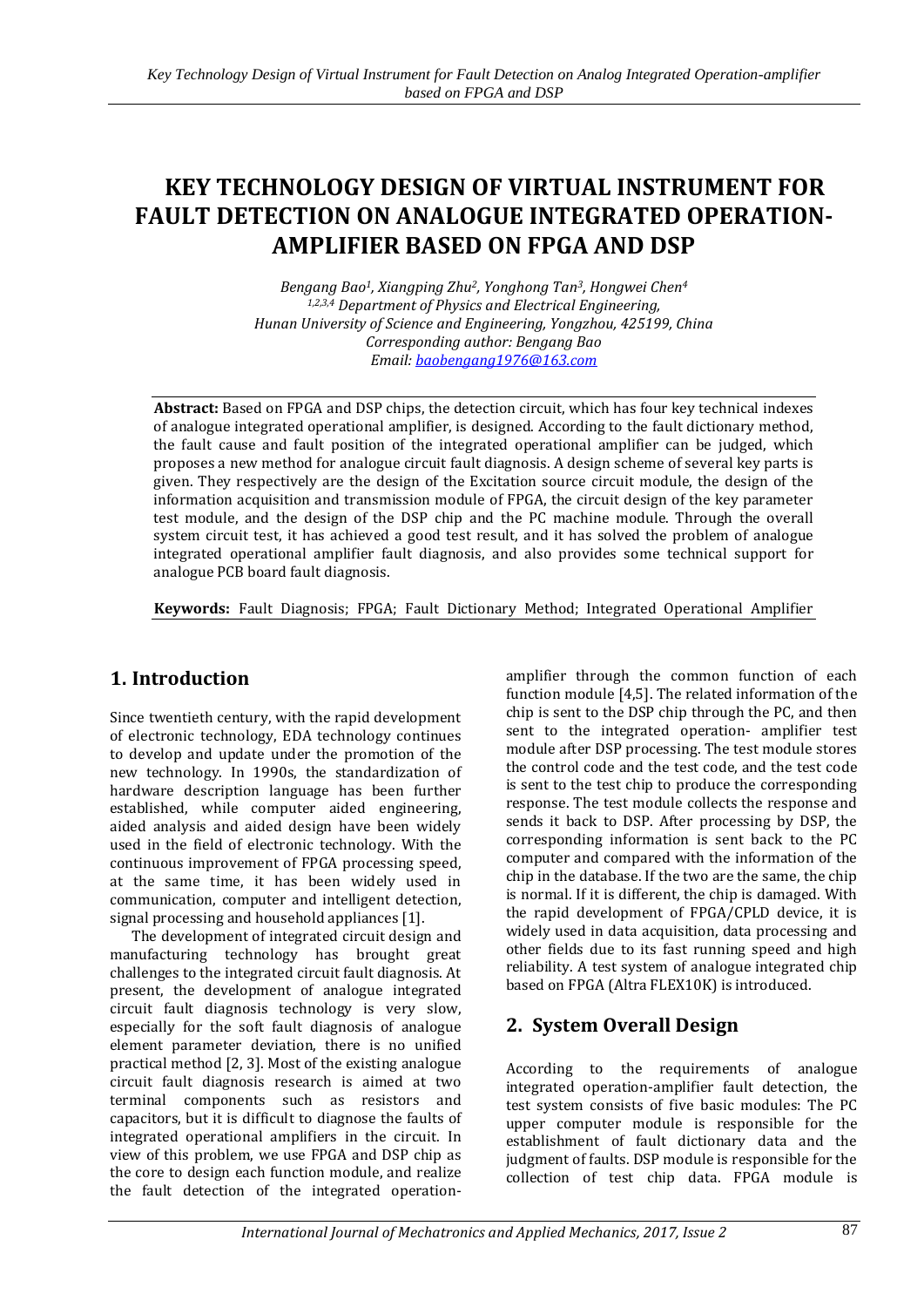responsible for the processing and transmission of DSP data acquisition. The test module is responsible for testing and collecting the key parameters of the analogue integrated operational amplifier.

The excitation source module is responsible for providing the excitation signals needed to test each module. The specific block diagram is shown in figure 1.



*Figure 1: Hardware structure of the tester*

According to figure 1, an example is proposed to better illustrate the work flow of the tester. If we want to test the B494 chip, PC first sends B494 to DSP for processing, and then sends the control signal to FPGA decoding after processing. On the one hand, the FPGA generates the enable signal of the driver chip B494, and sends a determined test code (B494 excitation) with Vcc=15V and Io=1mA (pin 7) to the test board of integrated operation-amplifier for storage.

On the other hand, the control signal produced by FPGA writes the excitation signal to the integrated operation-amplifier test board. According to the control signal control, the pin 12 of the B494 is Vcc=15V, and the input current is controlled Io=1mA with pin 7 grounded power supply. At the same time, the control panel collects the response of the pin 14 (Vref) and sends the response back to the DSP.

Finally, the response is returned to the PC. It is compared with the information of the chip in the database (data in the database is 4.91V to 5.91V). If the former is in the range of the latter, the voltage of the chip B494 is normal.

## **3. Information acquisition based on FPGA and design of transmission module**

According to the overall requirements of the tester, a function module based on FPGA is designed, which can process, collect and transmit data according to the information sent by DSP [6].

In order to meet the information requirements sent by DSP, the integrated operation-amplifier test board based on FPGA can be divided into three modules:  $(1)$  decoding module;  $(2)$  data acquisition and processing module; ③data transmission module.

The decoding module mainly realizes the decoding of the signal generated by DSP, and generates a series of control signals to control the relevant modules in the test board. The data acquisition module is mainly used to read and write the signals sent by DSP, while it also reads and writes the output data of the measured core.

The data transmission module mainly realizes the data transmission between DSP and data acquisition, and it sends some data information to the DSP through the PC host computer. After the signal is processed by the DSP, the signal is sent to the FPGA through the address. The decoding module of FPGA decodes the signal and generates a series of control signals. At the same time, according to the requirements of DSP, the work of data transmission module and data acquisition module work is controlled for the data transmission and acquisition. The hardware design is shown in figure 2:



*Figure 2: FPGA signal acquisition and transmission module diagram*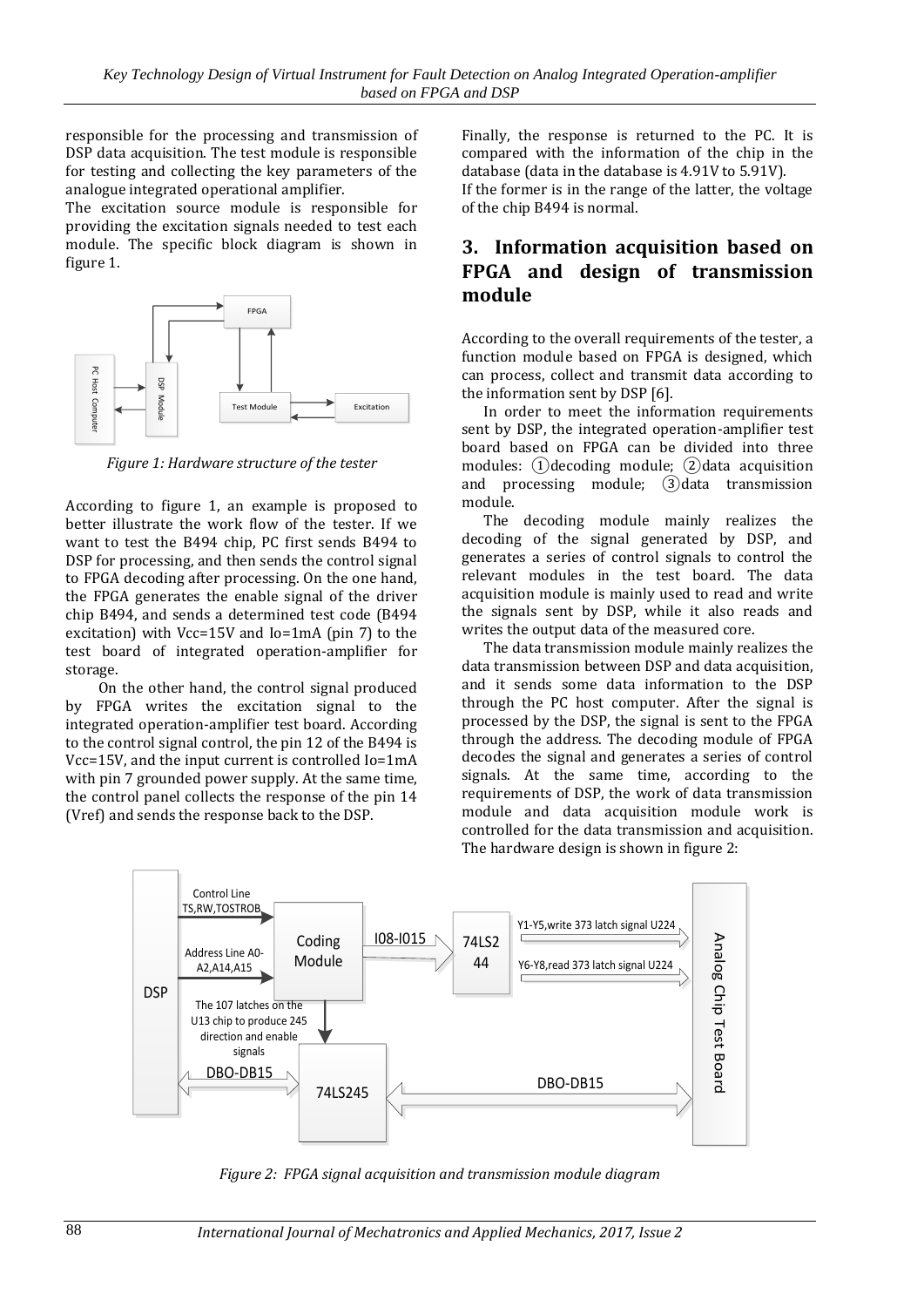## **4. Module design of test circuit**

The test circuit module mainly realizes the automatic measurement function for several key parameters of analogue integrated operational amplifier.

Two groups of relays are used to control the circuit state and realize the automatic measurement of the parameters. The first group is the main measuring circuit part. As shown in figure 3, since the measurement of BWG and TR requires the different circuits, we add two relays to facilitate switching between the two circuits.



*Figure 3: Principle diagram of automatic measurement*

$$
V_{o1} = -\frac{R6}{R7} * V_s = -V_s = A_v * V_{i1}(V_{o1} = V_{o2})
$$
\n(1)

### **4.1 Measurement of open loop amplification**

As shown in figure 4, the whole circuit constitutes a large loop negative feedback. The signal is input according to "virtual short" and "virtual-off" feature. Because the upper end of the R7 is connected to the noninverting end of the amplifier and it is the ground potential, the electric potential of the node OUT1 is:

$$
V_{i1} = V_{o2} * \frac{R1}{R1 + R2}
$$
 (2)

( $V<sub>o2</sub>$  is the output voltage of the amplifier U2) Obtain:

$$
V_{o1} = A_V * V_{o2} * \frac{R1}{R1 + R2}
$$
 (3)

$$
A_V = \frac{V_{o1}}{V_{o2}} * \frac{R1 + R2}{R1} = -\frac{V_s}{V_{o2}} * \frac{R1 + R2}{R1}
$$
 (4)



*Figure 4: Measuring principle diagram of open loop amplification*

#### **4.2 Measurement of input offset voltage**

As shown in figure 5, the output of the amplifier U1 is connected to the noninverting end of the amplifier U2 through a resistor divider network, while the inverting terminal of the amplifier U2 is grounded.

Therefore:

$$
V_{ol} = 0 + 0 * \frac{R6}{R7} = 0
$$
\n(5)

According to the definition of input offset voltage, the following formula is obtained:



*Figure 5 Test schematic diagram of input offset voltage*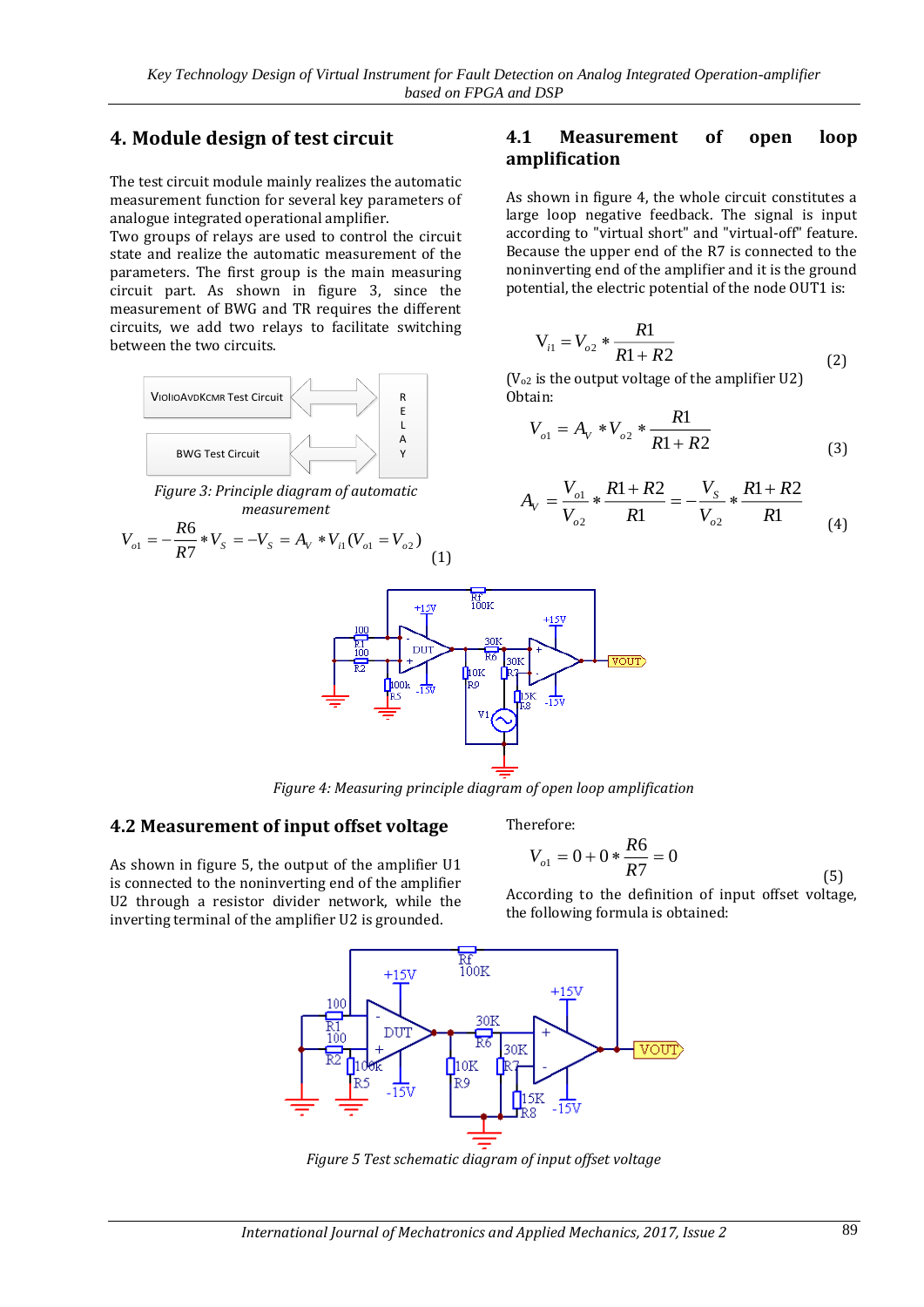$$
V_{OS} = V_I = V_{o2} * \frac{R1}{R1 + R2}(V_{o1} = 0)
$$
 (6)

#### **4.3 Measurement of input offset current**

As shown in figure 6, the formula is:

$$
I_{os} = \left(V_L * \frac{R1 + R2}{R1} - V_{io}\right) = (V_{L2} - V_{L1}) * \frac{R1}{R1 + R2}
$$
 (7)

same as the expression mentioned above, that is *V<sup>01</sup> =0* therefore,

$$
V_{IO} + I_{OS} * R + V_L * \frac{R1}{R1 + R2} = 0
$$
\n(8)



*Figure 6: Schematic diagram of input offset current test*

#### **4.4 Measurement of common mode rejection ratio**

The op amp should have a strong ability to suppress common mode signals. The parameter that characterizes this capability is called the common mode rejection ratio, expressed in KCMR.

It is defined as the ratio of the differential mode voltage gain AVD to the common mode voltage gain AVC, that is KCMR=∣AVD/AVC∣. The test principle is shown in figure 7. Because of RF>>RI, the gain of the closed-loop circuit to the differential mode signal is AVD= RF/RI, and the gain of the common mode signal is AVC=(VO/VS). Therefore, the common mode rejection ratio can be obtained only when the VO and VS are measured from the circuit. The size of KCMR= $|AVD/AVC| = (RF/RI) * (VS/VO) KCMR is$ often related to frequency, but also related to the size and waveform of input signal. The frequency of measurement should not be too high, and the signal should not be too large [7].



*Figure 7: Measurement schematic diagram of common mode rejection ratio*

#### **5. Design of DSP chip and PC module**

In the virtual instrument for fault detection on analogue integrated operation-amplifier, the system hardware is divided into PC host and executive circuit board. The PC host is the main control, and the execution circuit board takes DSP as the core to form the executive circuit. DSP is mainly responsible for data transfer of PC host computer in the integrated operation- amplifier test board.

The workflow is summarized as follows: The PC sends the test command, and the DSP chip is responsible for receiving the test command. DSP sends some of the information to the field programmable gate array (FPGA) through the address line and generates control signals for the integrated operation- amplifier test board [8]. At the same time, when FPGA produced "read" signal is received, The DSP chip transmits the excitation required by the integrated operation- amplifier from the data transfer bus to the test board of amplifier through the device 74LS245, and the information will be buffered. When the excitation is sent to the chip to be tested, the chip generates corresponding response, and the corresponding test data also exists in the test board of the integrated operational amplifier.

When the "write" signal from FPGA is received, the collected data is sent back to the DSP chip through the bidirectional transceiver 74LS245. The DSP chip deals with the signal and transforms it into an identifiable signal for the PC, and sends it back to the PC host computer. The main control PC carries on the analysis and judgment to the data transmitted by DSP and the database, and draws the conclusion to achieve the purpose of fault detection [9].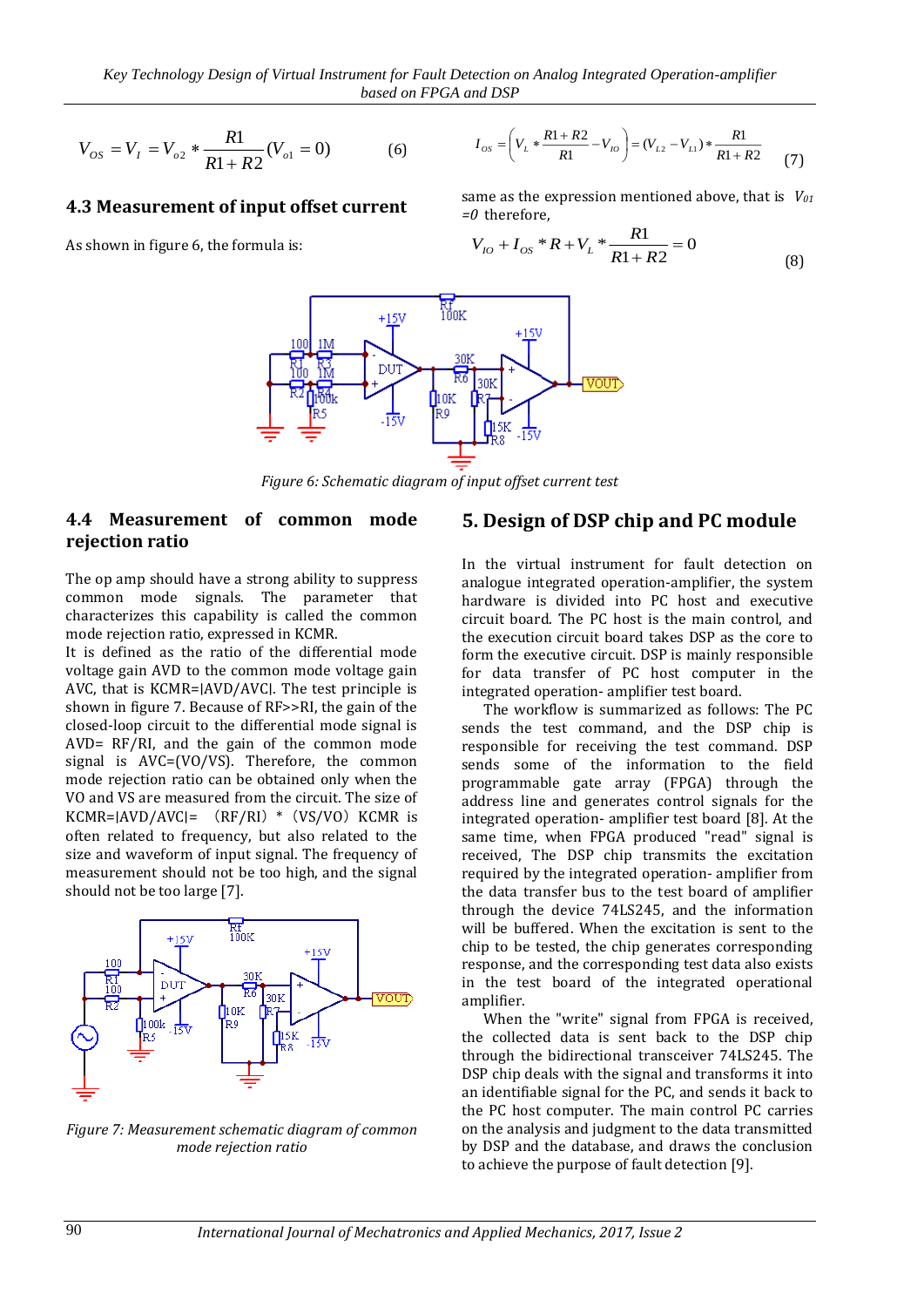### **5.1 Design of communication protocol between PC host computer and DSP chip**

Whether it is PC or DSP, if user wants to transmit data to each other, they must first send a request signal (one byte: 0x99), and receive the reply signal (one byte: 0x88) before they can start the transmission.

#### **5.1.1 Transmission of test command of operation- amplifier (PC—>DSP)**

Frame header+identification code + control signal mode +check code + end of frame

1Byte 1Byte Byte 1Byte 1 Byte 0xa5 0xa2 DB31~DB0 0x5a

Taking uA741 as an example (sending data from DB31 to DB0), DB31~DB0=000D123E is obtained according to the operational test coding method of the document (revised version V2.0). Check code: the number of bytes that are different from or after the byte of the identifier and the control signal pattern is used as the check code. That is, check code =0x83, so a frame of data is: A5A2000D123E83 5A.

#### **5.1.2 Transmission of test command of operational amplifier**(**PC<**-**DSP**)

Frame header+identification code + output value of measured operational amplifier  $+$  check code  $+$  end of frame

1Byte 1Byte 2Byte \* 1Byte 1Byte

0xa5 0xa2 0x5a

\*Note: After setting the decimal point, there are 4 significant digits, for example, the voltage value is 4.5268V, then the number is multiplied by 10000 before the transmission (eliminating the decimal point), which is 45268. 0xB0D4 is represented in sixteen-hexadecimal, and this is the final

transmission data. PC receives this frame value and compares it with the maximum value stored in the database. If the value is less than the maximum value, it is correct, otherwise there is a fault.

### **5.2 Implementation of serial communication between DSP chip and PC**

Considering the convenience of hardware connection and software programming, the MAX3111 serial asynchronous transceiver is directly connected with the MCBSP of DSP in the virtual instrument of integrated operation-amplifier fault detection.

The hardware does not require any other peripheral devices. Because the sending and receiving of asynchronous data is realized by MAX3111 in hardware way, the synchronous data communication between DSP and MAX3111 is considered in software programming.

In this way, the synchronous and asynchronous serial data format conversion can be realized by the simplest hardware connection and software programming. The hardware connection is shown in figure 8, and the flow chart of the software programming is shown in figure 9 [10].



*Figure 8: Hardware schematic diagram of serial communication*



*Figure 9: The simplest flow chart of serial communication*